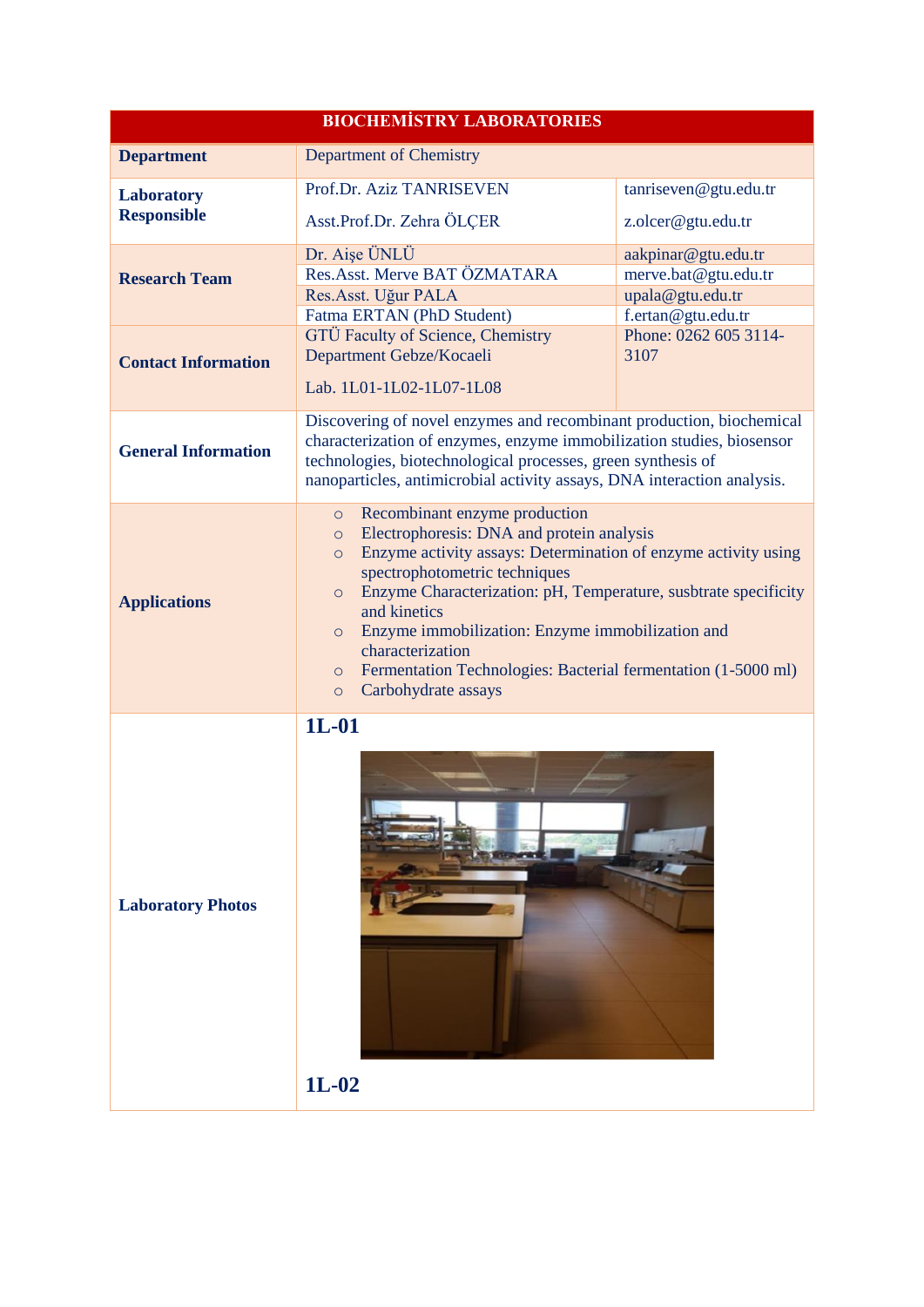









**Equipment**

o UV-VIS-NIR Spectrophotometer (Shimadzu 3600)

o TLC Plate Reader (CAMAG)

o HPLC (Shimadzu LC 20)